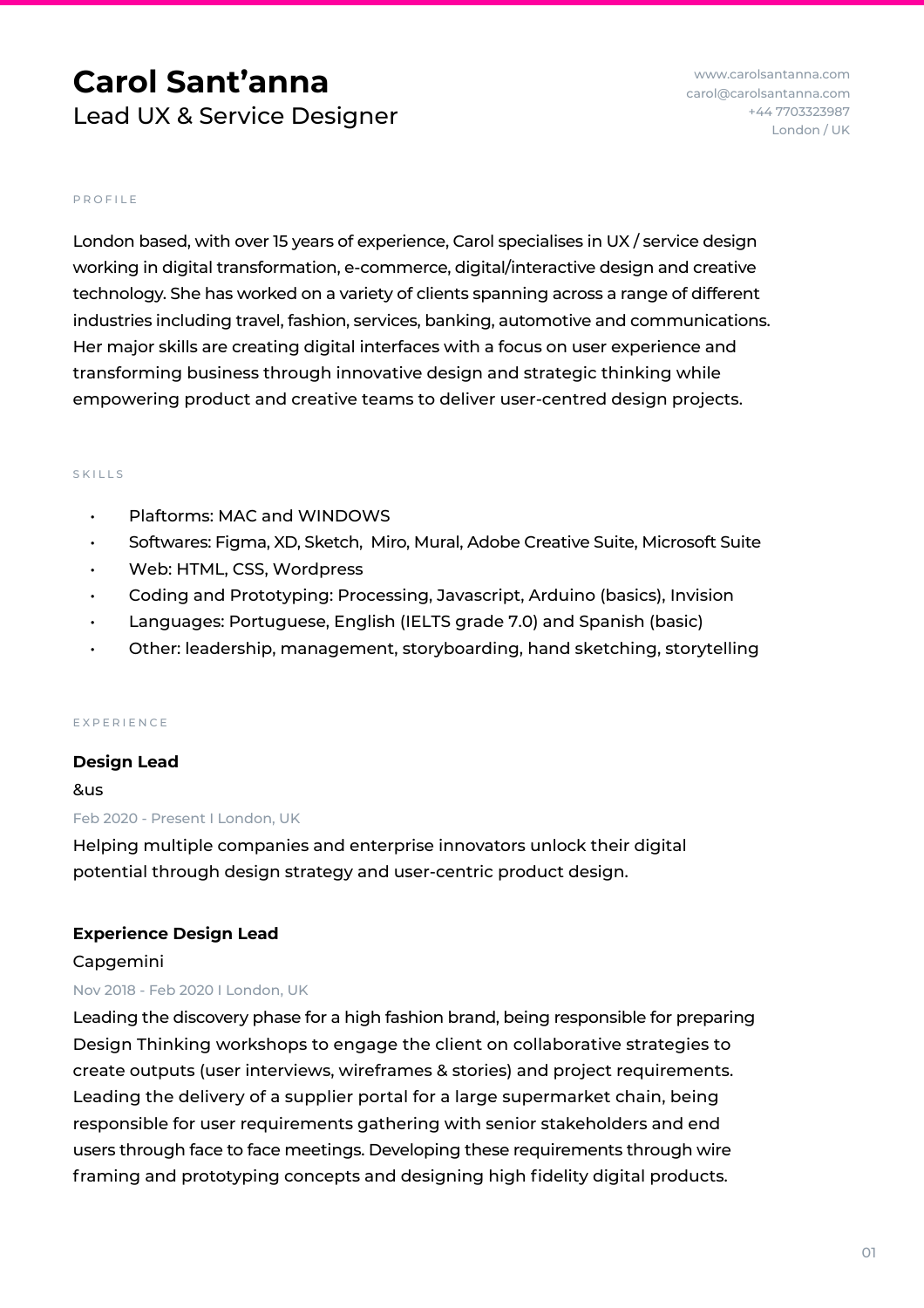# **Senior Experience Designer**

Publicis.Sapient

## May 2017 - Jul 2018 I London, UK

Mixing user experience with creative strategy to design remarkable, responsive customer experiences that appeal both emotionally and functionally. I worked in multiple projects in UX strategy & design, UI style guide, online brand guidelines, usability testing & strategy, design/UX research and CX prototyping.

# **Senior Graphic and Web Designer**

Boston Creative May 2015 - May 2017 I London, UK

Developing various projects for clients such as Sabre, Lufthansa and Amgen. Among these projects are the creation of websites, visual identities and graphics for events.

# **Multimedia Teacher**

School of Science and Technology at Middlesex

## Oct 2014 - Dec 2014 I London, UK

Introducing several software packages and platforms such as Adobe Creative Suite and WordPress to final year students in the New Media course.

# **Creative Director**

### Pessoas com Projetos

# Apr 2012 - Jan 2020 I Belo Horizonte, Brazil and London, UK

Working as a Communication Consultant for companies in various industries, whether in art direction, technology, production, planning or other related fields - applying the knowlegde gained during the first 14 years of carreer in the industry.

# **Senior Graphic and Web Designer**

Moritz Waldemeyer Studio Apr 2013 - Dec 2013 I London, UK Freelancer designer: waldemeyer.com

# **Senior Web Designer & IT Director**

LSE SU Emerging Markets Forum 2013 – London (United Kingdom) Jan 2013 - Feb 2013 I London, UK Freelancer designer: lseemf.com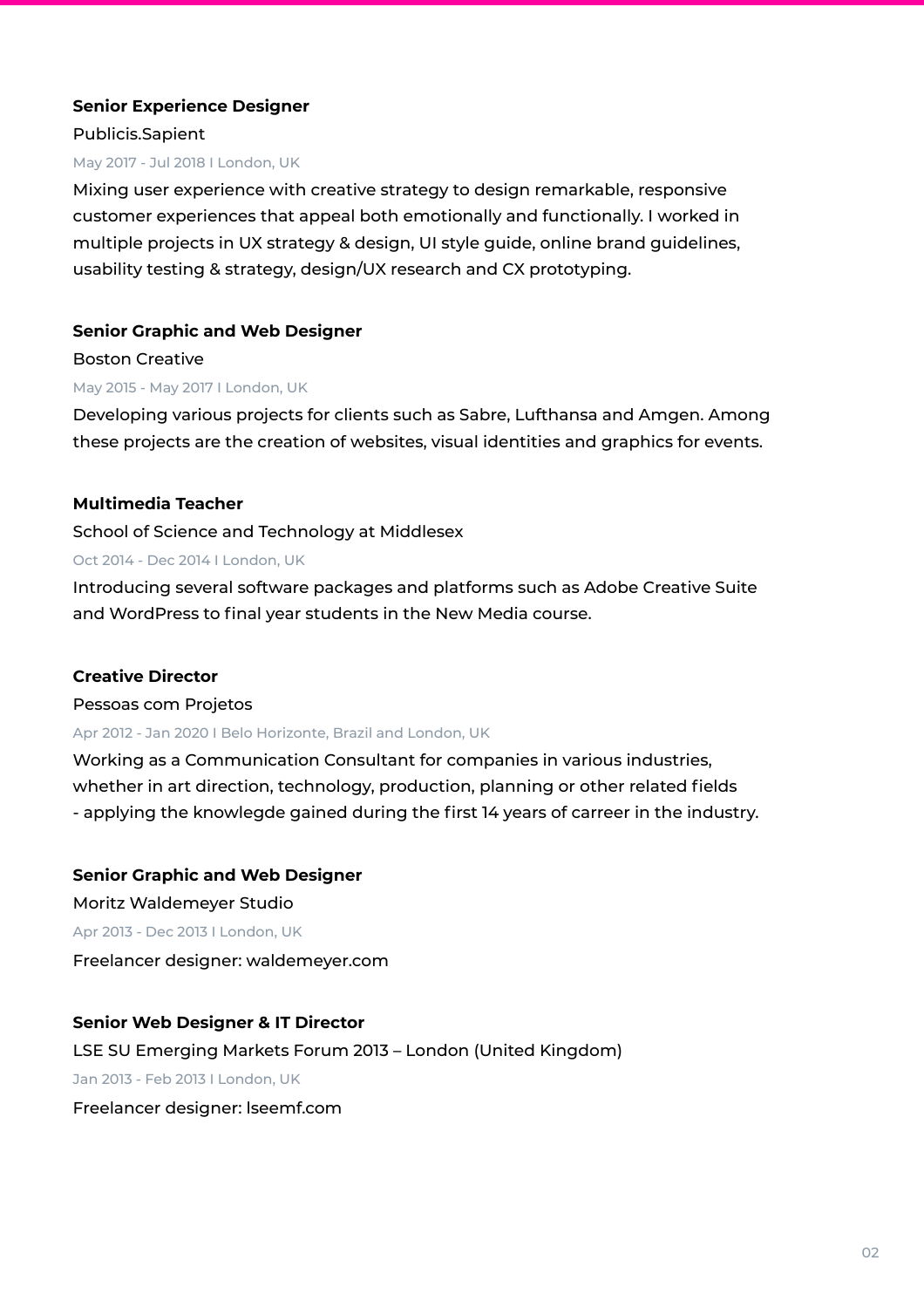## **Creative Director and Graphic Designer**

## **JCHEBLY**

#### Mar 2008 - Apr 2012 I Belo Horizonte, Brazil

Promoted to Team Creative Director in August 2010 - heading a team of twelve employees. I also attended to customers directly such as Votorantim, Vivo, Itaú, Bank of Brazil, FIAT, as well as their suppliers. Leading the team in various types of the company's projects, such as videos, commercial vignettes, graphic and digital design, 3D TV, projection media, multitouch tables, video walls). Entered as a Graphic Designer - producing visual identities for different company products and creating brands, stationery and layouts in general.

#### **Graphic and Web Designer**

**Oualiconsult** 

## Apr 2005 - Dec 2007 I Belo Horizonte, Brazil

Developing and maintaining print and online projects, including the production of the Official Press of MG website, games, creation of brands, visual identities and illustrations.

#### EDUCATION

**MA in Creative Technology (Merit)** Middlesex University 2012 - 2013 I London, UK

**Specialization in Creative Processes** PUC Minas 2009 - 2010 I Belo Horizonte, Brazil

**Bachelor of Arts in Graphic Design** 2001 - 2005 I Belo Horizonte, Brazil

UEMG - Minas Gerais State University UFMG - Minas Gerais Federal University **Bachelor of Arts in Fine Arts** 2001 - 2005 I Belo Horizonte, Brazil

#### TESTIMONIALS

"Working with Carol was an absolute pleasure. She's very organised and with a great understanding of UI/UX. Her advice on the projects where we collaborated helped shift the way our in-house team function, and transformed the way we work and develop digital products."

Elsa Lima - Senior Art Director, the Economist Group

"Carol is a pleasure to work with. She led on some strategic design work and was skilled, collaborative, and thoughtful. She also took the whole team on the journey through a very successful project."

Tristan Summerscale - Global Head of Digital Product & Delivery, the Economist Group